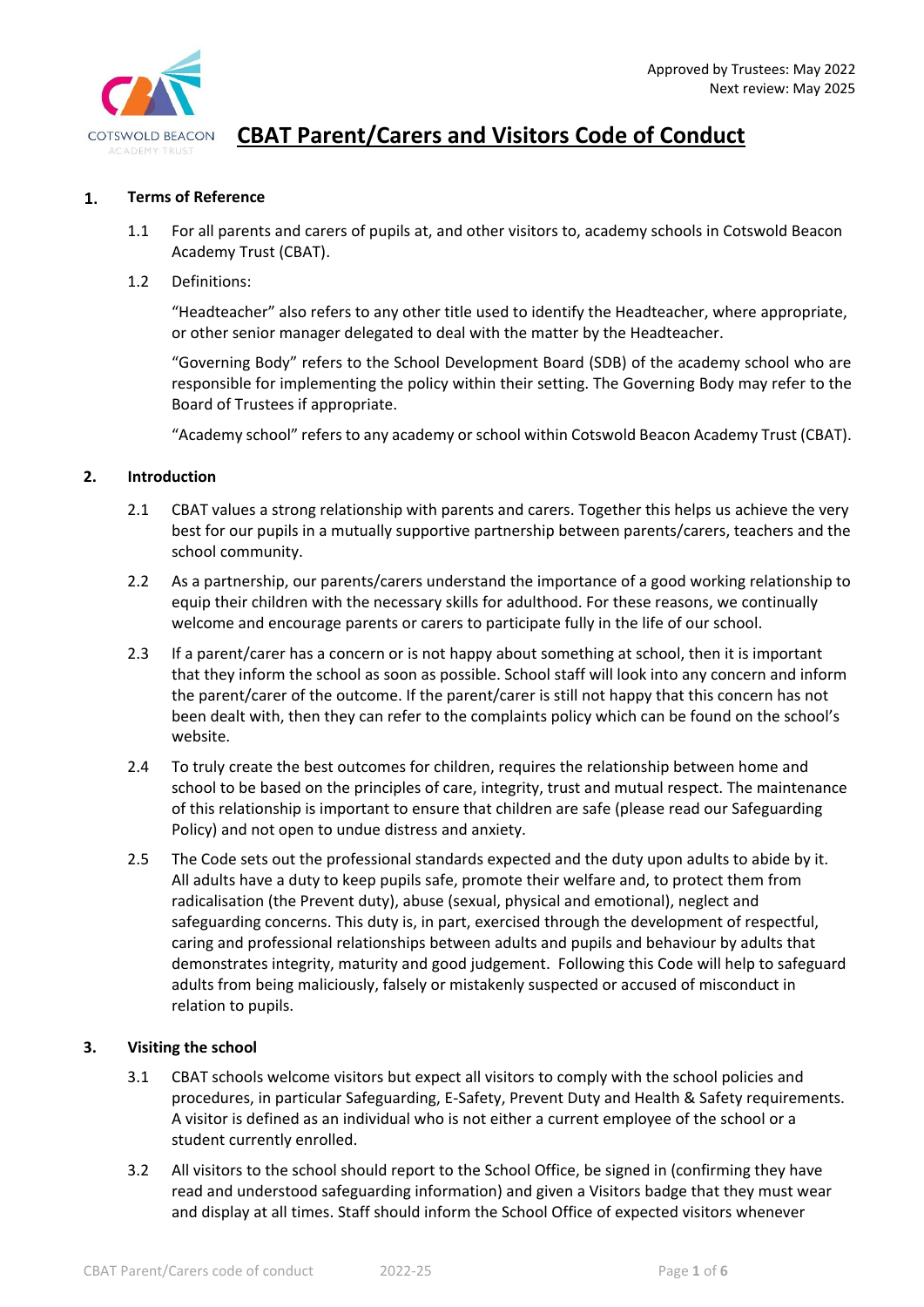

possible. All visitors other than parents and carers visiting about their child will be asked to verify their identity with photo identification.

- 3.3 All visitors to the site will be required to stay under the supervision of a member of staff at all times. Staff will collect the visitor from the School Office and return with them to sign out. If staff have arranged a visit outside of the School Office opening times they will need to make separate arrangements and manage their visitors whilst on site, staying with them and seeing them safely off site.
- 3.4 No visitor should be left with students without direct supervision by a member of staff unless appropriate DBS/safeguarding arrangements have been confirmed (for example a visitor from an external agency the school works closely with such as Teens in Crisis counsellors, Social Workers, Police Officers). A parent/carer talking to their own child is acceptable.
- 3.5 During the school day, parents/carers are not permitted to enter the school site without reporting to the School Office and may also be required to provide evidence of identity. Parents/carers collecting students should wait in the School Office area.
- 3.6 Contractors need to be signed in before being introduced to a Caretaker or Senior Leader who will provide relevant access to the site as required. Contractors will be expected to adhere to Health and Safety regulations and ensure that safe working practices are followed, and to the Contractors Coe of Practice.
- 3.7 All visitors will be made aware of how to proceed in the event of a Fire Alarm. They should accompany the member of staff who is supervising their visit and move to the Fire Assembly Point and stay with them
- 3.8 If any visitor is to be regularly working with students in school, they must have a full DBS check
- 3.9 Any visitors on site who are not appropriately badged should be politely reminded of this policy and directed and accompanied if possible to the School Office immediately.
- 3.10 All visitors must return the visitor's badge and sign out before leaving the site.
- 3.11 There may be occasions when special arrangements are needed to process visitors. Staff should explain the circumstances of events to the School Office well in advance so that we can ensure that this policy is adhered to at all times, students are safeguarded and every individual can be accounted for in an emergency.

### **4. Guidance**

- 4.1 As well as holding the above principles in mind, parents, carers and visitors are reminded:
	- To respect the caring ethos and the values of the school.
	- That both teachers and parents/carers need to work together for the benefit of their children.
	- Approaching school staff for help to resolve an issue is done in an appropriate manner.
	- All members of the school community are treated with respect using appropriate language and behaviour.
	- The school needs to work with a child in order to clarify their version of events in order to bring about an appropriate solution to an issue.
	- To correct their child's actions especially where it could lead to conflict, aggressive or unsafe behaviour – both on and off the school premises.
	- To use other strategies rather than using "staff" as threats to admonish their child's behaviour.
- 4.2 In order to support a peaceful and safe environment the school will not tolerate parents, carers or visitors exhibiting the following (this is not an exhaustive list but seeks to provide illustrations of such behaviour):
	- Disruptive behaviour, which interferes or threatens to interfere with any of the school's operation or activities anywhere on the school premises.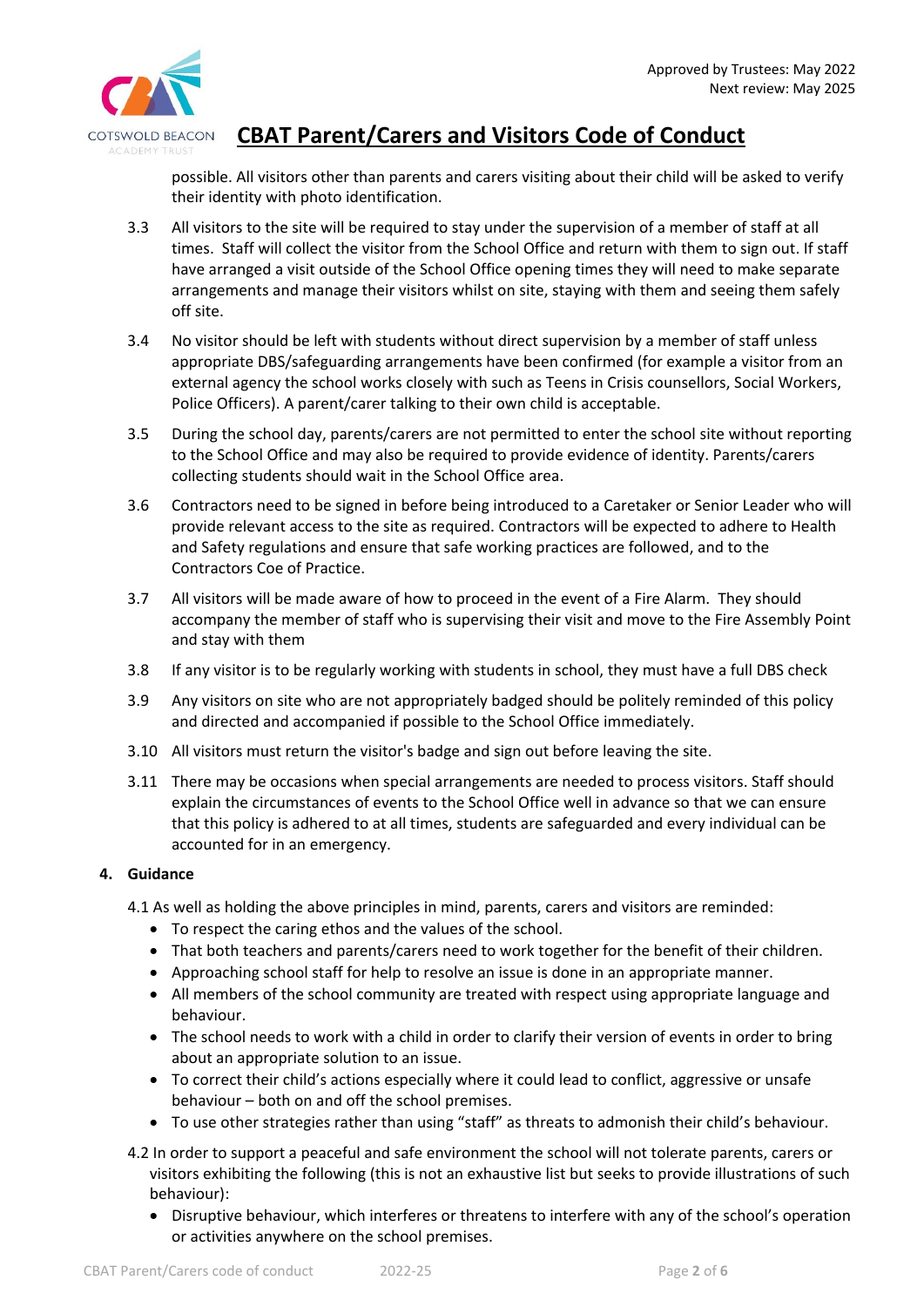

- Any inappropriate behaviour on the school premises.
- Using loud or offensive language to be intimidating either in person or over the telephone or displaying temper.
- Threatening, in any way, a member of school staff, visitor, fellow parent/carer or pupil.
- Any kind of insult as an attempt to demean, embarrass or undermine.
- Any kind of physical abuse, or physically intimidating a member of staff, e.g. standing very close to her/him or the use of aggressive hand gestures.
- Damaging or destroying school property.
- Sending abusive, harassing or threatening emails, text/voicemail/phone messages, or other written communications to anyone within the school community.
- Malicious gossip or defamatory, offensive or derogatory comments regarding the school or any of the pupils/parent/carer/staff, at the school, on Facebook or other social media sites (see Section 4 below).
- Using social networking sites to single out individuals or to distribute untruthful or malicious information or comments.
- The use of physical or verbal aggression towards another adult or child. This includes physical punishment against your own child on school premises.
- Approaching someone else's child in order to discuss or chastise them because of the actions of this child towards their own child. (Such an approach to a child may be seen to be an assault on that child and may have legal consequences).
- Allegations which turn out to be vexatious or malicious.
- Smoking, taking illegal drugs or the consumption of alcohol on school premises (alcohol may only be consumed during authorised events).
- Dogs being brought onto the school premises (other than guide dogs).

#### **Unacceptable behaviour may result in the police being informed of the incident**

Should any of the above occur on school premises, the school may feel it is necessary to take action by contacting the appropriate authorities and/or sadly, considering banning the offending adult from entering the school premises.

Thank you for abiding by this policy in our school. Together we create a positive and uplifting environment, not only for the children but also for the entire school community.

Note: Can parents/carers please ensure they make all persons responsible for collecting their children aware of this policy.

#### **5. Inappropriate use of social network site**

- 5.1 Social media websites are being used increasingly to fuel campaigns and complaints against schools, Headteachers, school staff and in some cases, other parents/carers or pupils. The Department for Education/Government and the Trustees of CBAT consider the use of social media in this way as unacceptable. Any concerns you may have about the school or your child/children must be raised by speaking to the appropriate member of staff via the school office and they will be dealt with fairly, appropriately and effectively for all concerned.
- 5.2 In the event that any pupil or parent/carer is found to be posting libellous or defamatory comments on any social networking sites, they will be reported to the appropriate "report abuse" section of the network site. All social network sites have clear rules about the content which can be posted on the site and they provide robust mechanisms to report contact or activity which breaches this. The school will also expect that any parent/carer or pupil remove such comments immediately.
- 5.3 Cyber bullying by a child or a parent/carer to publicly humiliate another by inappropriate social network use is a very serious matter. We will take and deal with this as a serious incident of school bullying.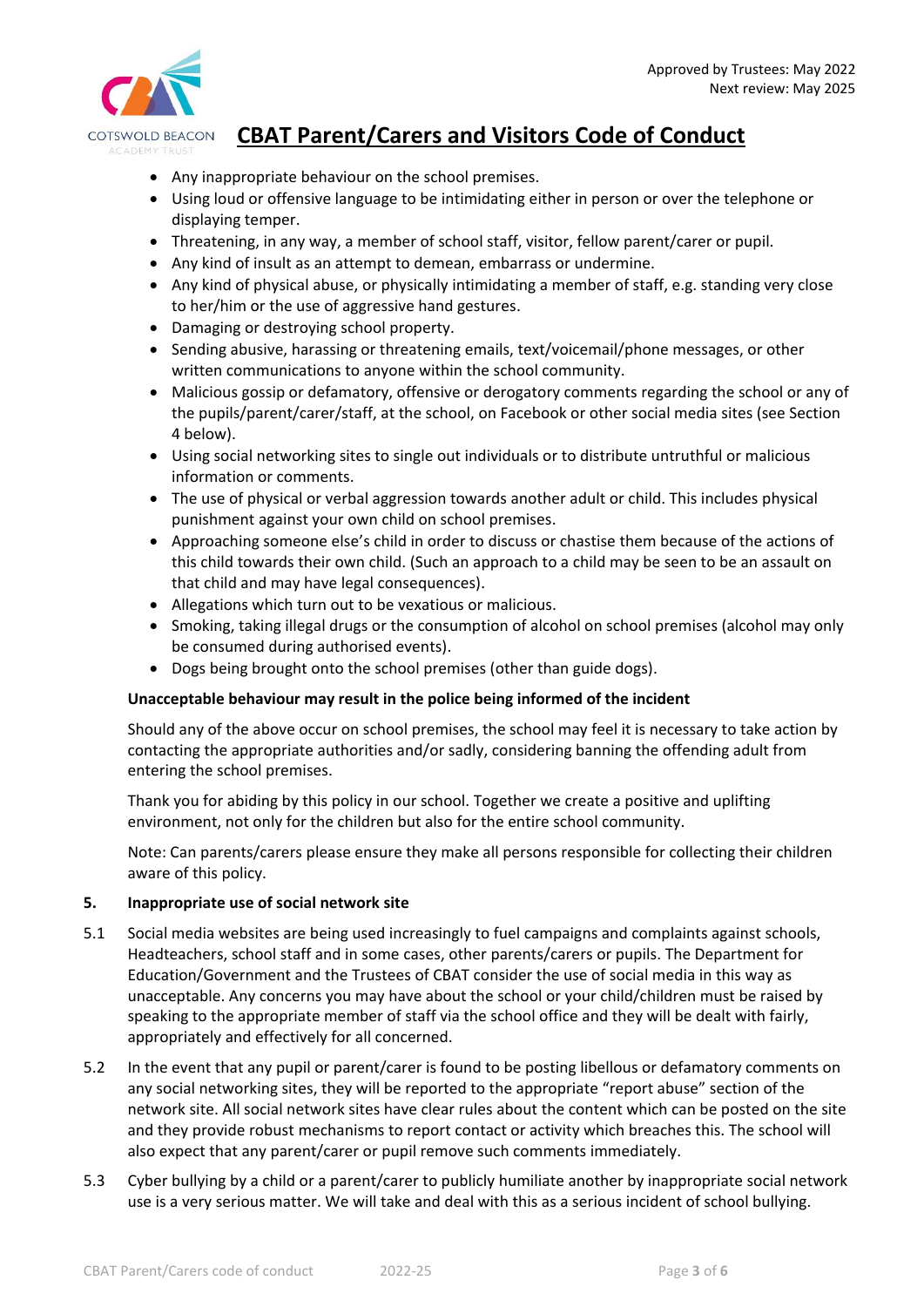

5.4 CBAT schools will also consider legal means to deal with any such misuse on social networking and other sites.

#### **6. Violent and Abusive Visitors**

- 6.1 The vast majority of parents, carers and others visiting our school are keen to work with us and are supportive of the school. However, on the rare occasions when a negative attitude towards the school is expressed, this could result in aggression including verbal and or physical abuse towards members of school staff or the wider school community. This can be in written communication (including social media), on the telephone or in face-to-face incidents
- 6.2 In these situations we expect members of staff to behave professionally and attempt to defuse the situation where possible, seeking the involvement as appropriate of other colleagues. Staff who face these situations have licence to end any conversation (face to face or on the telephone). They should then refer the incident to a senior manager who will take appropriate action or invoke the provisions of this policy.
- 6.3 The overriding principle is, however, that all members of the school community have the right to work or be in school without fear of aggression or abuse from parents/carers. The board of Trustees has a requirement to protect staff and students from such aggression

#### **7. The school's approach to dealing with incidents of Violent and Abusive Visitors**

- 7.1 If a parent/carer/visitor behaves in an unacceptable way towards a member of the school community, the head teacher or appropriate senior staff will assess the level of risk before deciding on a future course of action. The course of action will be reasonable and commensurate with the assessed level of risk.
- 7.2 The Headteacher will carry out a risk assessment in order to help make a decision about the level of response. In all cases the response will be reasonable and proportionate. The Headteacher will consider the following questions:
	- What form did the violence or abuse take?
	- What evidence is there?
	- What do witnesses say happened?
	- Are there previous incidents to take into consideration?
	- Do members of staff/students feel intimidated by the parent's/carer's behaviour?
- 7.3 Staff/students subject to abuse and witnesses will make written statements about incident(s), which will be kept in a file with subsequent letters. This file will be kept by the Headteacher.
- 7.4 Following the completion of the risk assessment, the Headteacher will decide the level of action to be taken. Actions may include the following:
- 7.4.1 Clarify to the parent/carer what is considered acceptable behaviour by the school.

In some instances, it may be appropriate simply to ensure the parent/carer is clear about behaviour standards expected by the school. This could be explained by letter from the Headteacher. This letter may contain a warning about further action if there are further incidents. The parent/carer will be invited to write to the Headteacher with his/her version of events within 10 working days. Depending on the parent's/carer's response a meeting may then be held to discuss the situation and how this can be avoided in future

7.4.2 Invite the parent to an informal meeting to discuss events.

The safety and well-being of those attending such a meeting must be carefully considered. Members of school staff will always be accompanied by at least one other colleague at any such meeting. Consideration should be given to the seating arrangements, and care taken to ensure exits cannot be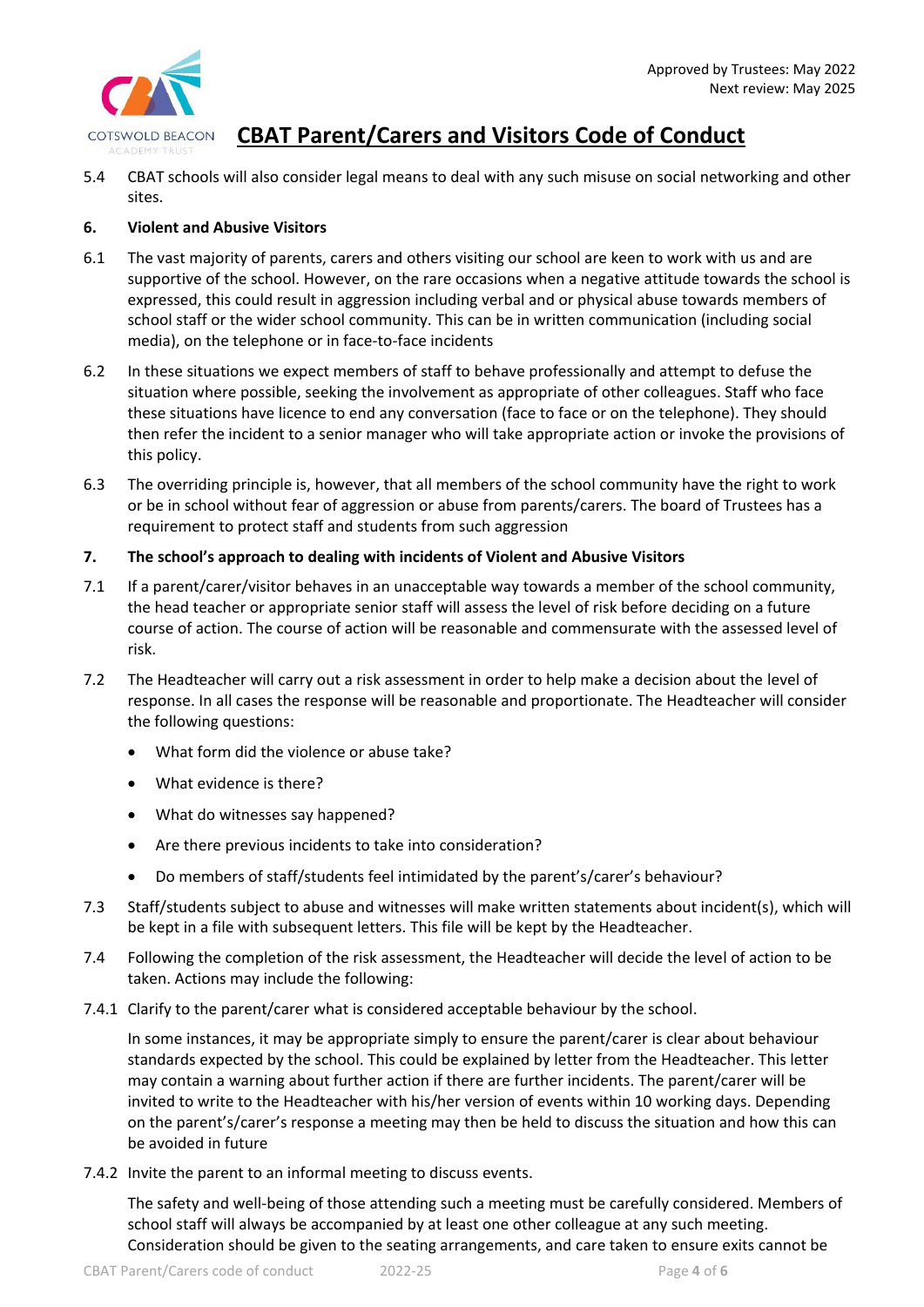

blocked by a parent/carer who could potentially become aggressive. The main points of discussion and any agreed actions should be noted, and a follow-up letter or e-mail sent to confirm the school's expectations and any agreed actions

#### 7.4.3 Impose conditions on the parent's/carer's contact with the school and its staff.

Depending of the type, level or frequency of the unacceptable behaviour, the school may consider imposing conditions on the parent's/carer's contact with the school. These conditions may include (but are not exclusively):

- being accompanied to any meeting with a member of school staff by a member of SLT.
- restricting contact by telephone to named members of the senior leadership team.
- restricting written communications to named members of the senior leadership team.
- restricting attendance at school events to those where the parent/carer will be accompanied by a member of the senior leadership of the school.
- any other restriction as deemed reasonable and proportionate by the Headteacher.

In this case the parent/carer will be informed by letter from the Headteacher the details of the conditions that are being imposed. The parent/carer would then be given 10 working days from the date of that letter to make representations in writing about the conditions to the Chair of the School Development Board. The Chair would then decide whether to confirm or remove the conditions. This would be communicated to the parent/carer in writing within 10 working days of the date of the parent's/carer's letter.

If the decision is to confirm the conditions imposed, this decision will be reviewed by the School Development Board approximately six months (and every six months after that, if appropriate). The parent will be invited to make written representation to the SDB who may decide to maintain, extend or remove the conditions. The decision of the review will be communicated to the parent by the clerk to the SDB within 10 days of the date of the meeting. When deciding whether it will be necessary to maintain, extend or remove the conditions, Governors will give consideration to the extent of the parent's/carer's compliance with the conditions, any appropriate expressions of regret and assurance of future good conduct received from him/her and any evidence of the parent's/carer's co-operation with the school in other respects

7.5 Where all procedures have been exhausted, and aggression or intimidation continue, or where there is an extreme act of physical or verbal aggression, a parent or carer may be banned by the headteacher from the school. This will include banning a parent/carer from accessing school staff by written communication or telephone.

In these circumstances, the individual would be advised in writing by the Headteacher that a provisional ban is being imposed. The parent/carer would then be given 10 working days from the date of that letter to make representations about the ban in writing to the Chair of the School Development Board. The Chair would then decide whether to confirm or remove the ban. This would be communicated to the parent/carer in writing within 10 working days of the receipt of their letter.

If the Chair's decision is to confirm the ban, parents/carers in these circumstances will be offered an annual meeting about their child's progress, usually with a member of senior staff.

The length of the ban will depend on the behaviour and the deemed risk to the safety of the school community. It will be reasonable in length and will be subject to review by the SDB shortly prior to its expiry. The parent/carer will be invited to make written representation to the SDB who may decide to remove the ban, further extend the ban or impose conditions on parent's/carer's access to the school. The decision of the review will be communicated to the parent/carer by the clerk to the SDB within 10 days of the date of the meeting. In deciding whether to remove or extend the ban or impose conditions, Trustees will give consideration to the extent of the parent's/carer's compliance with the ban, any